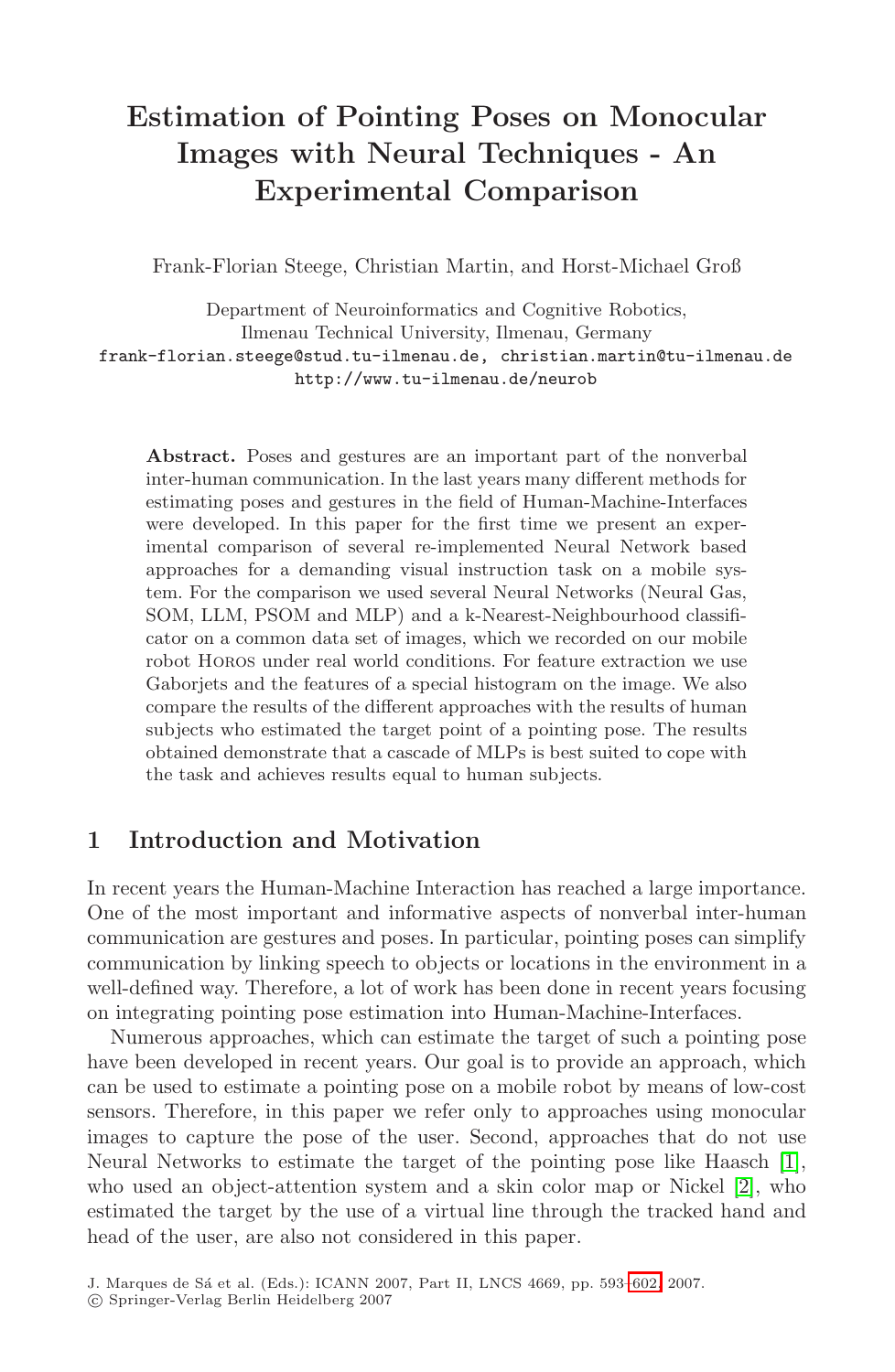

Fig. 1. (left) Our robot HOROS, used for experimental investigation of the pointing pose estimation is shown. The images for the estimation of the pointing target were taken with the firewire camera (located in the right eye). (right) The configuration used for recording the ground truth training and test data. The subject stood in front of the robot and pointed at one of the marked targets on the ground in a distance of 1 to 3 m from the subject. The distance of the robot to the subject varied between 1 m and 2 m.

However there are several approaches that utilize different Neural Networks to estimate the pointing pose. Nölker and Ritter [3] used Gaborfilters in combination with a Local Linear Map (LLM) and a Parametrized Self-Organizing Map (PSOM) to estimate the target of a pointing pose on a screen the user is pointing to. Richarz et al. [4] recently also used Gaborfilters on monocular images and a cascade of Multi-Layer Perceptrons (MLP) as function-approximator to determine the target point of a pointing-pose on the ground. Takahashi [5] suggested to use a special kind of histogram features in combination with a SOM to estimate the pose of a person in an image. Finally, since the head pose is typically also important for a pointing pose, approaches estimating the head pose are also considered in this paper: Krüger and Sommer [6] utilized Gaborfilters and a LLM to estimate the head pose, while Stiefelhagen [7] presented a system that works on edge-filtered images and uses a MLP for head pose estimation.

All these approaches achieved more or less good results for their particular task, but can not be compared with each other, because they use different images captured in different environments and they use different combinations of methods for feature extraction as well as different Neural Networks for approximating the target point or the direction of the pose.

Therefore, for this paper we implemented and compared several selected neural approaches, all trained and tested with the same set of training and test data. In this way we give an overview of the suitability of the different approaches for the task of estimating a pointing pose on a monocular image. The referred approaches suggest different applications for the recognition of a pointing pose. In our comparison we choose an application where a user points at a target on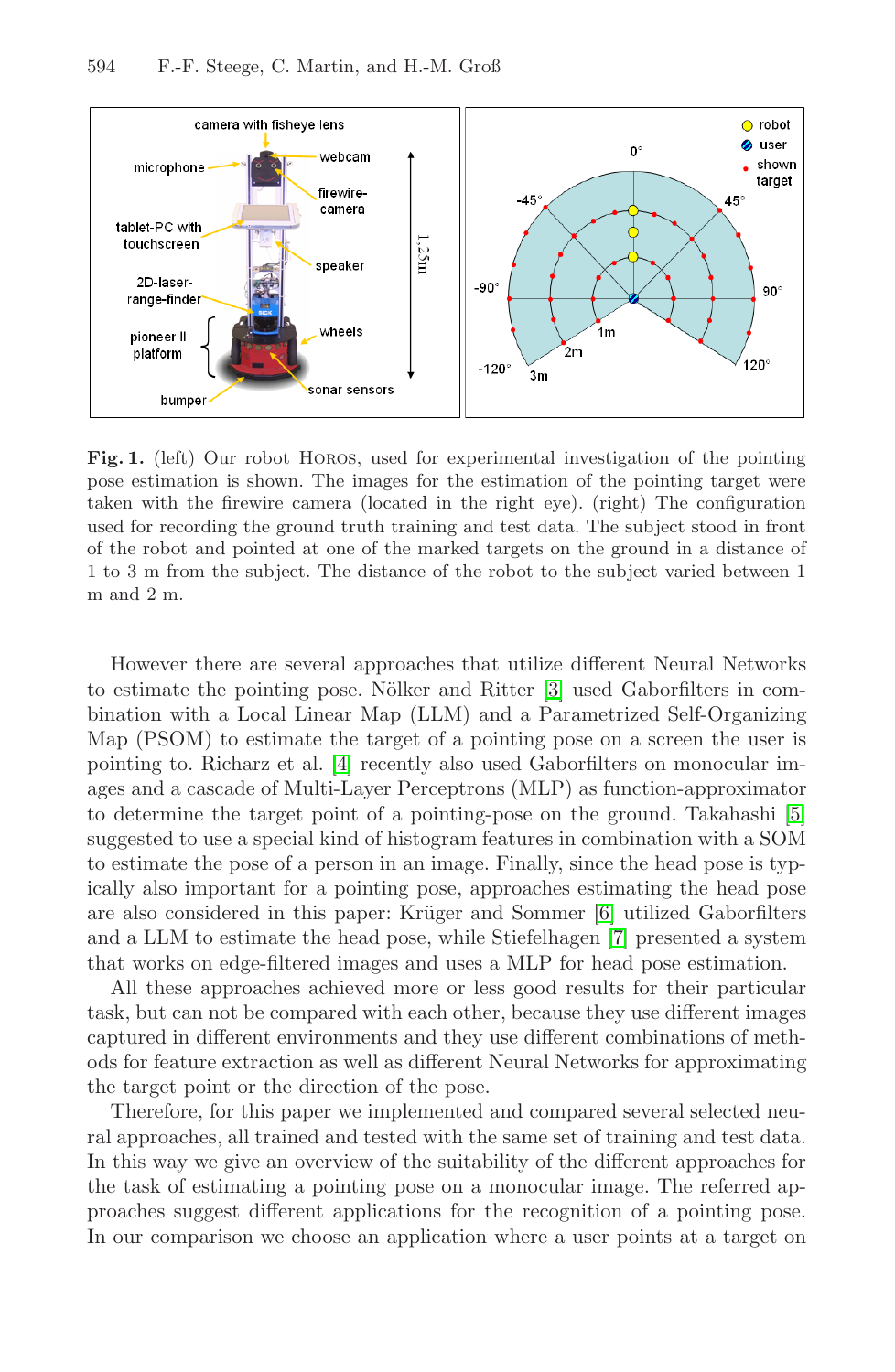the ground which is similar to the application Richarz [4] suggested. We implemented this approach on our mobile robot Horos (**HO**me **RO**bot **S**ystem, see Fig. 1 left), making it navigate to the specified targets, thus enabling a user to control the robot only by means of pointing.

The remainder of this paper is organized as follows: First, in Sect. 2 we give an overview of our test environment used to obtain the training and test data for our comparison. In Sect. 3, the preprocessing steps performed on every image and the methods for feature extraction we used in our approach are explained. In Sect. 4, we shortly describe the Neural Network techniques we compare in our approach. Section 5 describes the experimental investigations we conducted and compares the results of the different approaches. We conclude with a summary in Sect. 6 and give a perspective on possible improvements we plan to investigate in the near future.

# **2 Training-Data and Ground-Truth**

We encoded the target points on the floor as  $(r, \varphi)$  coordinates in a user-centered polar coordinate system (see Fig. 1). This requires a transformation of the estimated target into the robot's coordinate system (by simple trigonometry), but the estimation task becomes independent of the distance between user and robot. Moreover, we limited the valid area for targets to the half space in front of the robot with a value range for r from 1 to 3 m and a value range for  $\varphi$  from  $-120^{\circ}$ to +120◦. The 0◦ direction is defined as user-robot-axis, negative angles are on the user's left side. With respect to a predefined maximum user distance of 2 m, this spans a valid pointing area of approximately 6 by 3 m on the floor in front of the robot in which the indicated target points may lie. Figure 2 shows the configuration we chose for recording the training data and our robot Horos which was used to record images of the subjects. The subjects stood at distances of 1, 1.5 and 2 m from the robot. Three concentric circles with radii of 1, 2 and 3 m are drawn around the subject, being marked every 15◦. Positions outside the specified pointing area are not considered. The subjects were asked to point to the markers on the circles in a defined order and an image was recorded each time. Pointing was performed as a defined pose, with outstretched arm and the user fixating the target point (see Fig. 2).

All captured images are labeled with the distance of the subject and the radius r and angle  $\varphi$  of the target, thus representing the ground truth used for



**Fig. 2.** Typical examples of images of subjects taken by the frontal camera of the robot in several demanding real world environments with background clutter. The left three images are from the trainig data, the right three images from the test data.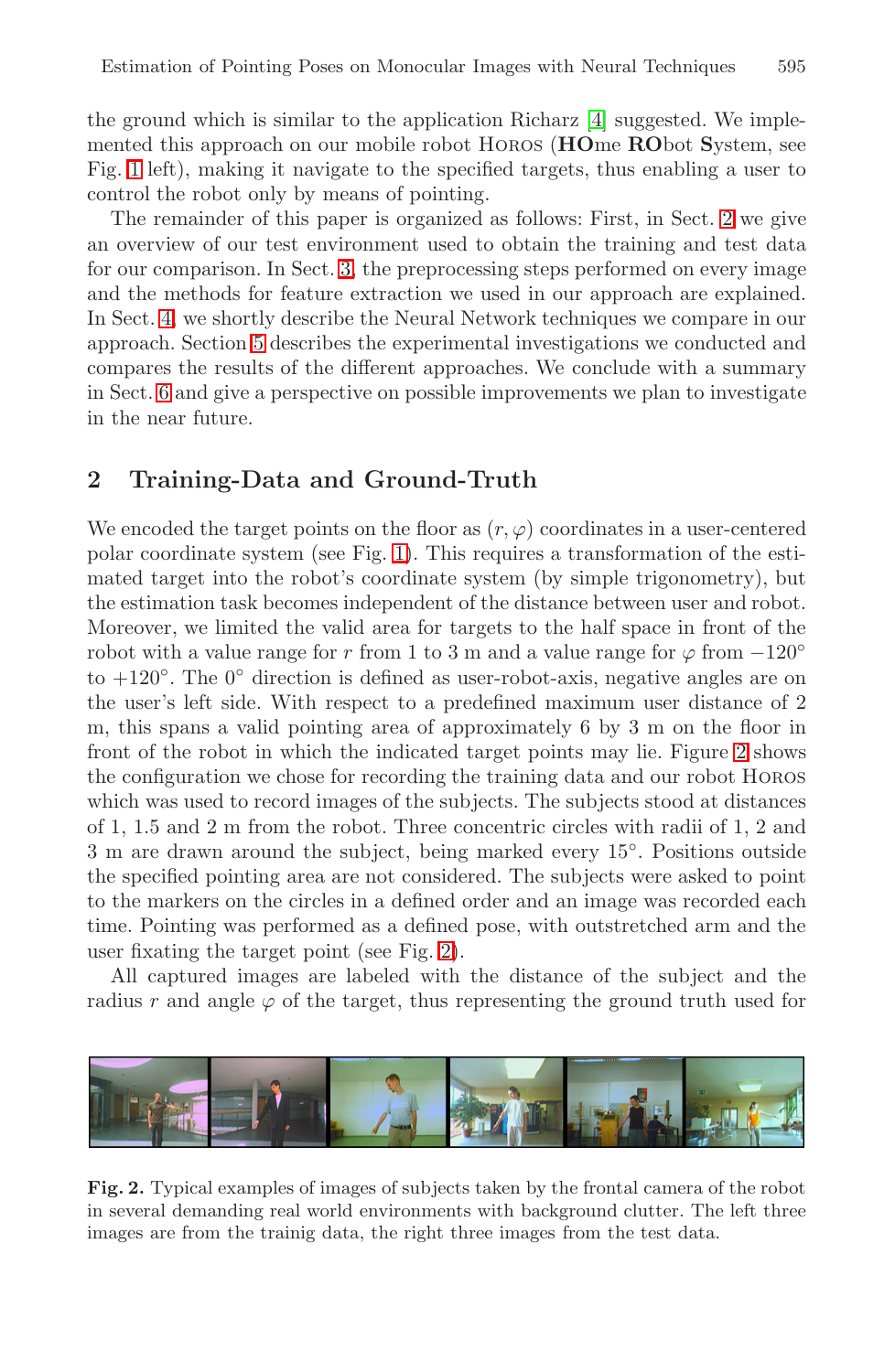training and also for the comparison with humans as pointing pose estimators (see Section 5). This way, we collected a total of 2,340 images of 26 different interaction partners in demanding real world environments with background clutter. This database was divided into a training subset and a validation subset containing two complete pointing series (i.e two sample sets each containing all possible coordinates  $(r, \varphi)$  present in the training set). The latter was composed from 7 different persons and includes a total of 630 images. This leaves a training set of 19 persons including 1,710 samples.

## **3 Image Preprocessing and Feature Extraction**

Since the interaction partners standing in front of the camera can have different heights and distances, an algorithm had to be developed that can calculate a normalized region of interest (ROI), resulting in similar subimages for subsequent processing. We use an approach suggested by [4] to determine the ROI by using a combination of face-detection (based on the Viola & Jones Detector cascade [8]) and empirical factors. With the help of a multimodal tracker [9] implemented on our robot, the direction and the distance of the robot to the interacting person can be estimated. The cropped ROI is scaled to  $160*100$  pixels for the body and the arm and 160\*120 pixels for the head of the user. Then a histogram equalization is applied. The preprocessing operations used to capture and normalize the image are shown in Fig. 3. Since some of the approaches mentioned in Sect. 1 use a Background Subtraction ([5], [7]) while others do not ([3], [4] and [6]) we optional use a Background Subtraction to test its influence on the pose estimation result.



**Fig. 3.** Steps of preprocessing and feature extraction: the raw distorted image of the camera (a) is transformed into an undistorted image (b) and the face of the user is detected by means of [8]. Based on the height of the face in the picture and the distance of the user, two sections of the image are extracted and transformed into grayscale images  $(c)$ . On these images a histogram equalization is used  $(d)$ . Subsequently features are extracted in different ways. First, Gaborfilters placed at defined points of the image (marked as dots in (e)) were used. The second approach is to count how often pixel belonging to a pre-segmented user appear in every row and column of the image (f). A Background Subtraction can optionally be used between steps (d) and (e).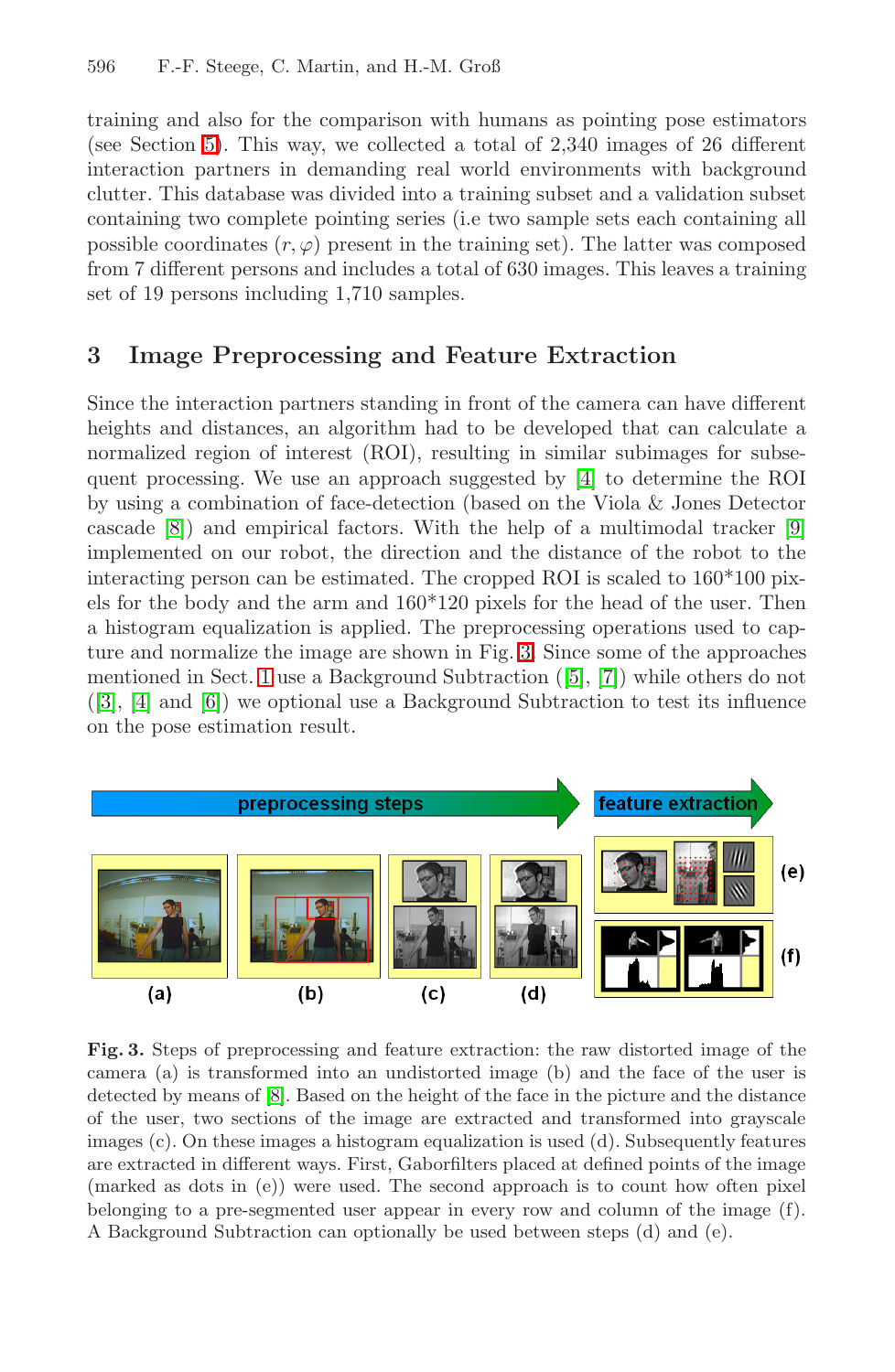On the normalized image regions we extracted features for the approximation of the target position the user is pointing to. We therefore compared two possible methods. First, we used Gaborfilters of different orientations and frequencies bundled in Gaborjets that we located on several fixed points in the image sections. Gaborjets are also used in the approaches of [3], [4] and [6]. Second, we reimplemented the approach presented by [5]. Based on a background model, in this case, we could subtract the background from the image and count the number of pixels which belong to the user in every row and column. The several steps of preprocessing and feature extraction used in our comparison are shown in Fig. 3.

# **4 Used Techniques for Approximation of the Target**

One objective of our approach is the experimental comparison of selected Neural Network based pointing pose estimators including a simple k-Nearest-Neighbour method well known as reference technique. In the following, the different methods used for comparison are presented:

**k-Nearest-Neighbour Classification:** The k-Nearest-Neighbour method (k-NN) is based on the comparison of features of a new input with features of a set of known examples from the training data. A distance measure is used to find the  $k$  nearest neighbours to the input in the feature space. The label that appears most often at the  $k$  neighbours is mapped on the new input. This method allows only classification and not an approximation between the labels of two or more neighbours. Therefore, we slightly modified the method in our approach in a SoftMax-manner where the label for the input  $f_k(\mathbf{x})$  is determined as follows:

$$
f_k(\mathbf{x}) = \sum_i l_i \cdot \left(\frac{1/d_i}{\sum_j 1/d_j}\right) \tag{1}
$$

In this way, the labels  $l_i$  of the k nearest neighbours contribute to the output and are weighted by their Euclidian distance  $d_i$  to the input.

**Neural Gas:** A Neural Gas network (NG, [10]) approximates the distribution of the inputs in the feature space by a set of adapting reference vectors (neurons). The weights  $w_i$  of the neurons are adapted independently of any topological arrangement of the neurons within the Neural Net. Instead, the adaptation steps are affected by the topological arrangement of the receptive fields within the input space, which is implicitly given by the set of distortions  $D_{\mathbf{X}} = \{\|\mathbf{x} - \mathbf{w}_i\|, i = 1, \cdots, N\}$  associated with an input signal **x**. Each time an input signal **x** is presented, the ordering of the elements of the set  $D_x$  determines the adjustment of the synaptic weights  $w_i$ . In our approach, each neuron also has a label  $l_i$  which is adapted to the label of the input signal.

**Self-organizing Map:** An approach very similar to the NG is the well-known Self-Organizing Map (SOM, [11]). The SOM differs from the NG in the fact that the neurons of the SOM are connected in a fixed topological structure. The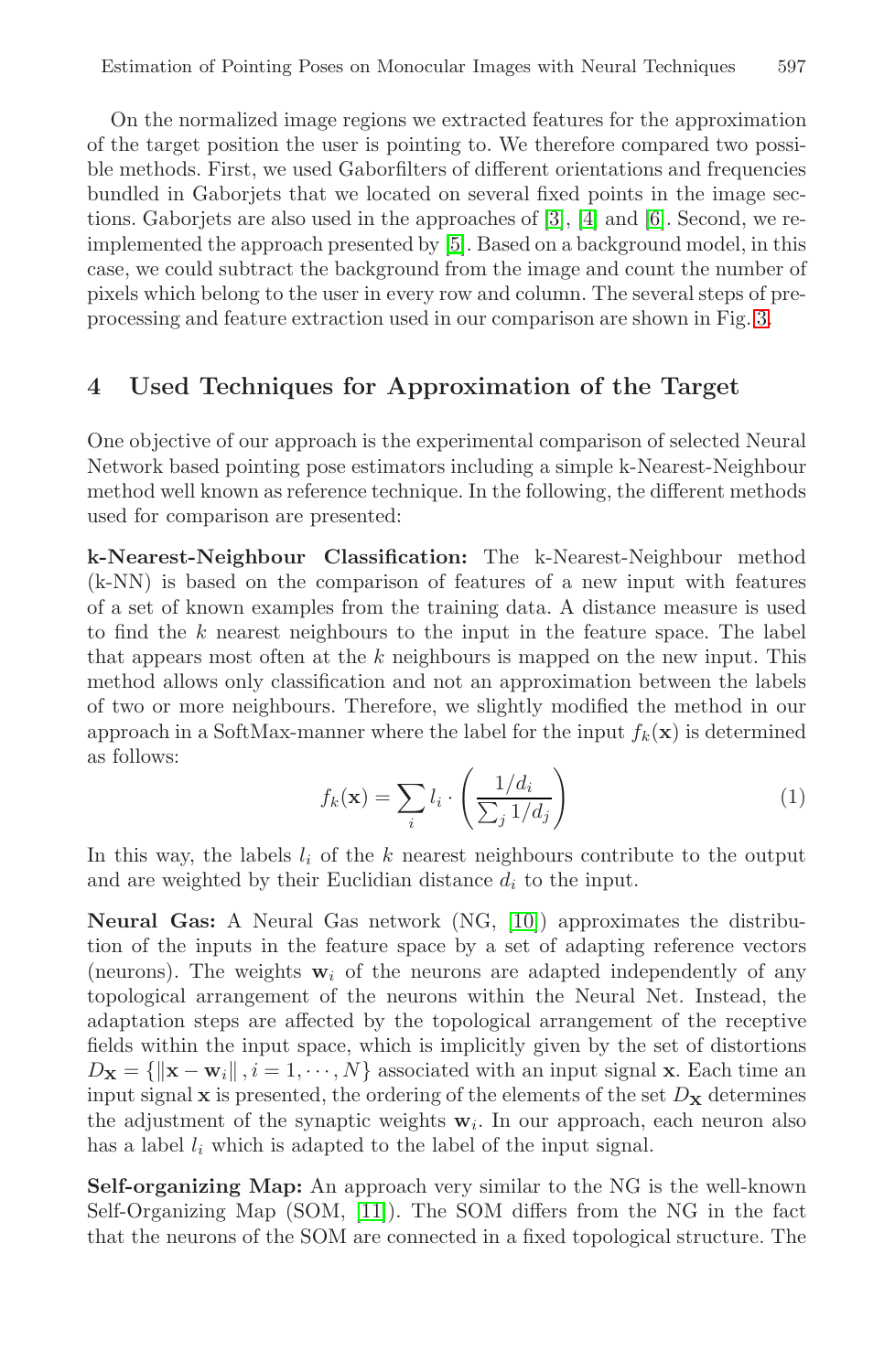neighbours of the best-matching neuron are determined by their relation in this structure and not by their order in the set  $D_{\mathbf{X}}$ . We modified the SOM so that every neuron has a learned label as we did with the NG above.

**Local Linear Map:** The Local Linear Map (LLM, [12]) is an extension of the Self-Organizing Map. The LLM overcomes the discrete nature of the SOM by providing a way to approximate values for positions between the nodes. A LLM consists of n nodes which each represent a pair of reference vectors  $(\mathbf{w}_i^{in}, \mathbf{w}_i^{out})$ in the in- and output-space and an associated only locally valid linear mapping  $\mathbf{A}_i$ . The answer  $\mathbf{y}_{bm}$  of the best-matching neuron of the LLM to an input **x** is calculated as follows:

$$
\mathbf{y}_{bm} = \mathbf{w}_{bm}^{out} + \mathbf{A}_{bm} \left( \mathbf{x} - \mathbf{w}_{bm}^{in} \right) \tag{2}
$$

The weights  $\mathbf{w}_i^{in}$ ,  $\mathbf{w}_i^{out}$  and the mapping matrix  $\mathbf{A}_i$  have to be learned during the training process. See [12] for more details.

**Parametrized Self-organizing Map:** Like the LLM, a Parametrized Self-Organizing Map (PSOM, [13]) is also an extension of the SOM. While the LLM computes only a linear approximation of the output, a PSOM uses a set of nonlinear basis manifolds to construct a mapping through the reference vectors **a**. A basis function  $H(s, a)$  is associated with each reference vector **a**. These basis functions realize a smooth interpolation of intermediate positions between the reference vectors. The interpolation is an iterative process starting at the bestmatching reference vector. The topological order of the reference vectors has to be provided for the organization of the PSOM. In our approach we use a SOM to obtain this topological order.

**Multi-layer Perceptron:** For our comparison we used a cascade of several MLPs as decribed in [4]. The  $(r, \varphi)$  coordinates of the target point are estimated by separate MLPs. The radius r is estimated by a single MLP while  $\varphi$  is determined by a cascade of MLPs which first estimate a coarse angle  $\varphi'$  and second the final angle  $\varphi$  depending on r and  $\varphi'$ .

# **5 Results of Comparing Experimental Investigations**

To have a simple reference for the quality of the estimation, 10 subjects were asked to estimate the target point of a pointing pose on the floor. At first, the subjects had to estimate the target on a computer screen where the images of the training data set were displayed. The subject had to click on the screen at the point where they estimated the target. Thus, the subjects were estimating the target on the images having the same conditions as the different estimation systems. Second, we determined the estimation result the subjects achieved under real world circumstances. Here each subject had to point at a target on the ground and a second subject had to estimate the target. The results of the human based reference experiments are included in Fig. 4 and Fig. 5. The label Human 2D refers to the experiments on the computer screen and the label Human 3D refers to the results under real world conditions.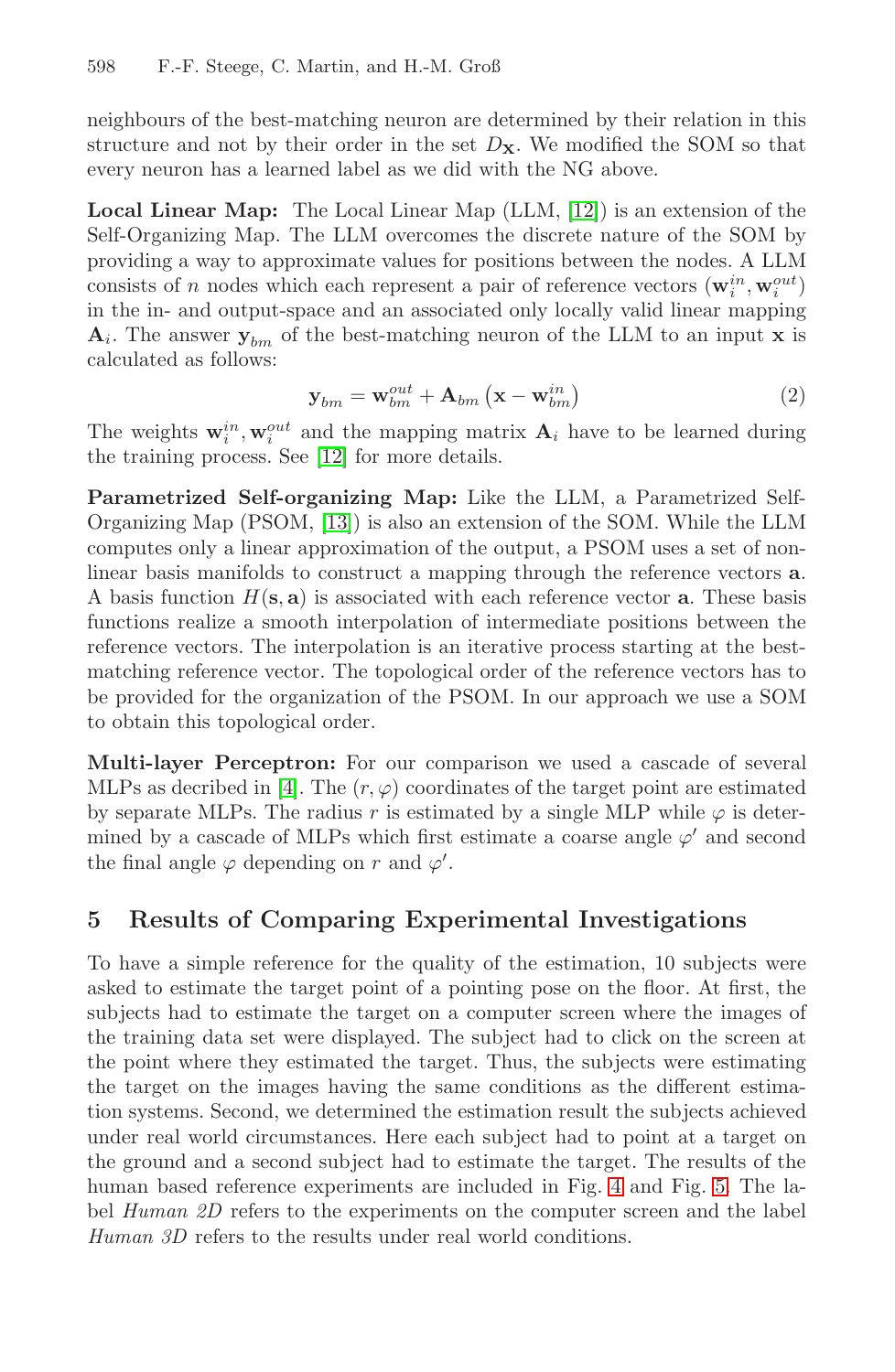Estimation of Pointing Poses on Monocular Images with Neural Techniques 599

|                      | correct samples in %<br>mean error in m   | k-NN                        | ΝG                          | <b>SOM</b>           | LLM                 | <b>PSOM</b>             | <b>MLP</b>                  | Human            |
|----------------------|-------------------------------------------|-----------------------------|-----------------------------|----------------------|---------------------|-------------------------|-----------------------------|------------------|
| radius<br>estimation | Gaborfilters                              | 48.18%                      | 33,85%                      | 42,93%               | 54,45 %             | 29,04 %                 | 70.46%                      | 3D               |
|                      |                                           | 0.314 m                     | 0.458 m                     | 0,443 m              | $0,378$ m           | 0,507 m                 | $0,235$ m                   | 84,25%           |
|                      | Gaborfilters and                          | 64.84%                      | 65,16%                      | 65,31%               | 77,74 %             | 58,05%                  | 88.21 %                     | 0.080 m          |
|                      | <b>BG Subtraction (BGS)</b>               | $0,246$ m                   | $0,286$ m                   | $0,244 \text{ m}$    | $0,280 \; \text{m}$ | $0,305 \; m$            | <b>9.Y34/W</b>              |                  |
|                      | Gaborfilters and<br>Discriminant Analysis | 60,17%<br>$0,292 \text{ m}$ | 48,49%<br>$0,323 \text{ m}$ | 56,34 %<br>$0,326$ m | 64.90%<br>0,338 m   | 47.44 %<br>$0,455 \, m$ | 74.41%<br>0.216 m           | Human<br>2D      |
|                      | Gaborfilters, BGS and                     | 82.81/16                    | 74.16%                      | 79.27 %              | <b>84,24%</b>       | 72.79%                  | 88.40%                      | 75,00 %          |
|                      | Discriminant Analysis                     | 0.124.10                    | $0,208$ m                   | $0,186 \, m$         | $0,226$ m           | $0,267 \; m$            | 0.138.00                    | 0,350 m          |
|                      | Histogram Features                        | 64,63%                      | 51,13%                      | 45,86%               | 70,37 %             | 26,76%                  | 77,01%                      |                  |
|                      | and BG Subtraction                        | $0,313 \text{ m}$           | 0.399 m                     | 0.491 m              | 0.357 m             | 0.619 m                 | 0.205 m                     |                  |
|                      |                                           |                             |                             |                      |                     |                         |                             |                  |
|                      | correct samples in %                      |                             |                             |                      |                     |                         |                             |                  |
|                      | mean error in °                           | k-NN                        | ΝG                          | <b>SOM</b>           | LLM                 | <b>PSOM</b>             | <b>MLP</b>                  | Human            |
|                      |                                           | 23.10%                      | 13.91 %                     | 15.63%               | 21.61%              | 11,97 %                 | 41.39%                      | 3D               |
|                      | Gaborfilters                              | 23.00°                      | 23,20°                      | 23,61°               | 21,79°              | 26,34 °                 | 18,51°                      | 14,662%          |
|                      | Gaborfilters and                          | 34,37 %                     | 27,72%                      | 23.50 %              | 30.28%              | 18,35 %                 | 50.91%                      | 4,50             |
| algle                | <b>BG Subtraction (BGS)</b>               | 20,29°                      | 21,36°                      | 20,91°               | 18,76 <sup>°</sup>  | 25,02°                  | 17,23 $^{\circ}$            |                  |
|                      | Gaborfilters and                          | 29,41%                      | 19,36 %                     | 20.70%               | 24,73%              |                         |                             | Human            |
|                      | Discriminant Analysis                     | 23,05°                      | 22.23°                      | 23.39°               | 23.77°              | 16,28%<br>25.09°        | 37,82%<br>20,99°            | 2D               |
|                      | Gaborfilters, BGS and                     | 41.93%                      | 30.55%                      | 29,85%               | 37.68%              | 20.90%                  | 57.28%                      | 50.00%           |
| estimation           | Discriminant Analysis                     | 17,46 $^{\circ}$            | 20,54 $^{\circ}$            | 20,96 °              | 19.55°              | 23,76 °                 | 15,64°                      | 13,76 $^{\circ}$ |
|                      | Histogram Features<br>and BG Subtraction  | 35,48%<br>18,25 $^{\circ}$  | 28.59%<br>17,35 $^{\circ}$  | 23.91%<br>19,39°     | 40.67%<br>15,52°    | 15.54 %<br>24,29°       | 51.00 %<br>15,75 $^{\circ}$ |                  |

**Fig. 4.** Results for the estimation of the radius (top) and the angle of the target position (bottom). For each method the percentage of the targets estimated correctly and the mean error is determined. At the right side, the results of the human viewers (2D on computer screen, 3D in reality) are given for comparison. Methods that achieve a result equal to that of the human viewers are marked with a shaded background.

The results of the several neural approaches for estimating the target position are shown in Fig. 4 and Fig. 5. As described in Sect. 2 the ground truth data is a tuple  $(r, \varphi)$  with the target radius r and the target angle  $\varphi$ . The separate results for the estimation of r and  $\varphi$  are shown in Fig. 4. For the correct estimation of the target point, r as well as  $\varphi$  had to be estimated correctly. We defined the estimation result being correct if  $r$  differed less than 50 cm from the ground truth radius and  $\varphi$  differed less than 10 $\degree$  from the ground truth angle. Figure 5 shows the results for a correct estimation of both values.

Every of the six selected approaches was trained and tested on the same training data set. For each system, we used five different feature extraction strategies: first only Gaborfilters were utilized, second we combined Gaborfilters with an additional Background Subtraction to reduce the effects of the different cluttered backgrounds in the images. Third, we used only those Gaborfilters that had a high discriminant value extracted by means of a Linear Discriminant Analysis (LDA) executed over all predefined Gaborfilter positions. Fourth, we combined Gaborfilter, Background Subtraction and utilized only the relevant features extracted by the Discriminant Analysis mentioned above. In the last setup, we did not apply the Gaborfilters but the column and row histograms of the presegmented persons in the images as proposed in [5].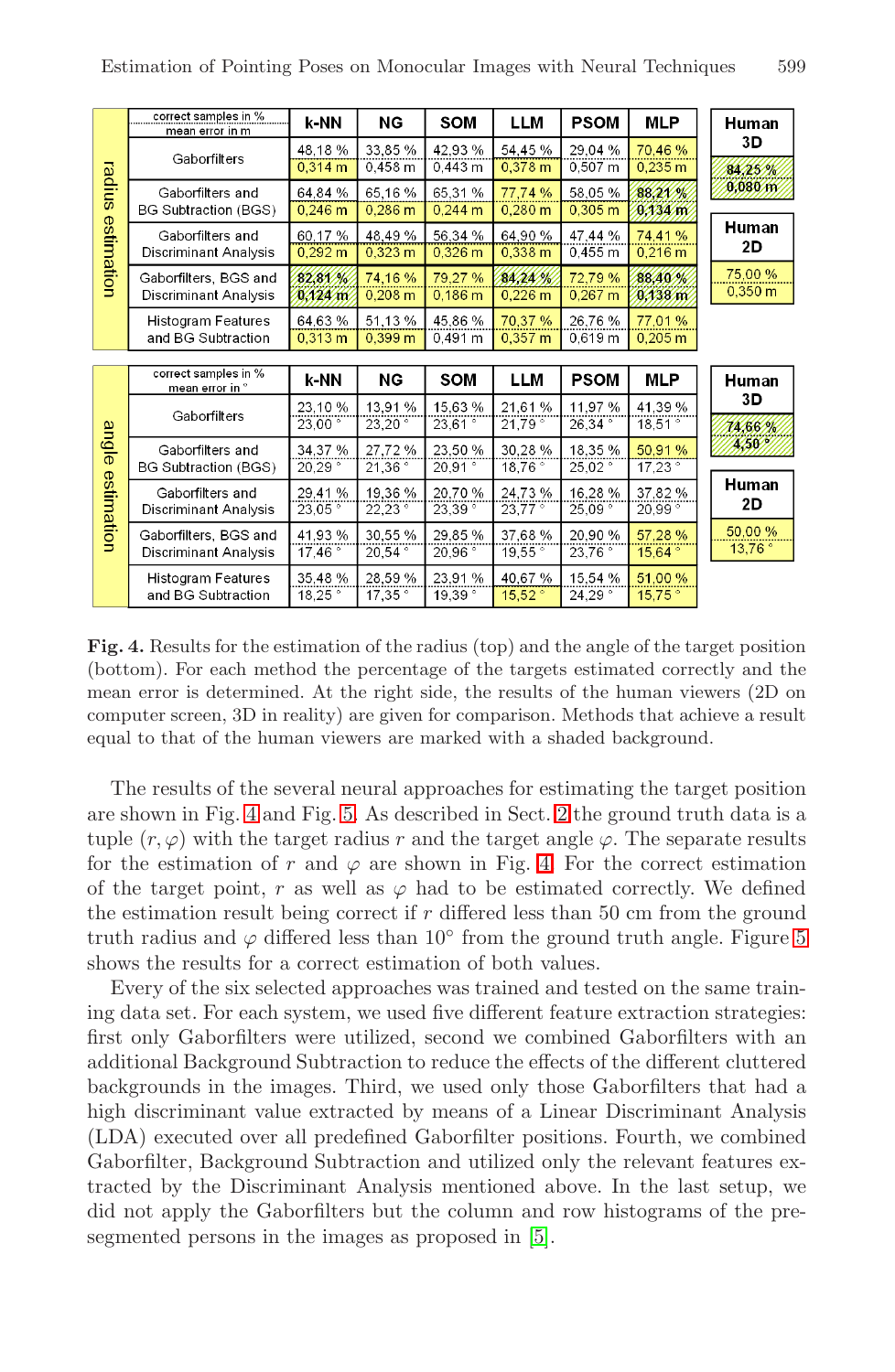| target point estimation (correct radius and correct angle) |        |           |            |            |             |            |              |
|------------------------------------------------------------|--------|-----------|------------|------------|-------------|------------|--------------|
| correct samples in %                                       | k-NN   | <b>NG</b> | <b>SOM</b> | <b>LLM</b> | <b>PSOM</b> | <b>MLP</b> | <b>Human</b> |
| Gaborfilters                                               | 11.12% | 4.70%     | 6.70%      | 11.76%     | 3.47%       | 29,16%     | 3D           |
| Gaborfilters and<br><b>BG Subtraction (BGS)</b>            | 22.28% | 17.72%    | 15.34%     | 23.53%     | 10.65%      | 44.90%     | 62.90%       |
| Gaborfilters and<br>Discriminant Analysis                  | 17.69% | 9.38%     | 11.66%     | 16.04%     | 7.72%       | 28.14%     | Human<br>2D  |
| Gaborfilters, BGS and<br>Discriminant Analysis             | 34,72% | 22.66%    | 23.66%     | 31.74%     | 15.21%      | 50.63%     | 37,50%       |
| Histogram Features<br>and BG Subtraction                   | 22.93% | 14.61%    | 10.96%     | 28,61%     | 4.15%       | 39.27%     |              |

**Fig. 5.** The results for the estimation of the target point of the pointing pose. The target point is determined by the radius  $r$  and the angle  $\varphi$ . Unlike Fig. 4, showing the separate results for the estimation of  $r$  and  $\varphi$ , here the results for the correct estimation of both values are shown. As in Fig. 4 the results of the human viewers (2D on computer screen, 3D in reality) are given for comparison.

|                                                 |          | computation time |               |                |             |                 |           |
|-------------------------------------------------|----------|------------------|---------------|----------------|-------------|-----------------|-----------|
| computation time in ms                          | k-NN     | ΝG               | <b>SOM</b>    | <b>LLM</b>     | <b>PSOM</b> | <b>MLP</b>      | allowed   |
| Gaborfilters                                    | 285 ms   | 72.XXS           | 80 ms         | <b>83.118</b>  | 3308 ms     | <b>SA/11/15</b> | max.      |
| Gaborfilters and<br><b>BG Subtraction (BGS)</b> | 300 ms   | 87 ms            | 95 ms         | <b>78.005</b>  | 3323 ms     | 83/0.5          | $80$ $ms$ |
| Gaborfilters and<br>Discriminant Analysis       | 137 ms   | <b>28 ms</b>     | <b>33/ms</b>  | <b>28/11/5</b> | 1330 ms     | 21/ms           |           |
| Gaborfilters, BGS and<br>Discriminant Analysis  | $129$ ms | 28/AS            | <b>NY KKS</b> | 35/162         | 995 ms      | 31/163          |           |
| Histogram Features<br>and BG Subtraction        | 224 ms   | <b>33/11/3</b>   | 48/668        | <b>29/165</b>  | 1624 ms     | <b>21/105</b>   |           |

**Fig. 6.** The computation times of the different methods. A method capable of running with a minimum of 12.5 images per second on our mobile robot has to process one image in less than 80 ms (Athlon 2800, SUSE Linux).

These results demonstrate, that a cascade of several MLPs as proposed in [4] is best suited to estimate the target position of a user's pointing pose on monocular images. A Background Subtraction and the information delivered by a Discriminant Analysis can be used to improve the results. The best system is capable of estimating  $r$  as good as humans with their binocular vision system in a real world environment and even better than humans estimating the target on 2D screens. The estimation of  $\varphi$  does not reach equally good values. The system is able to reach a result equally to humans on 2D screens, but it is not able to estimate the angle as good as humans in a real world setting. This is because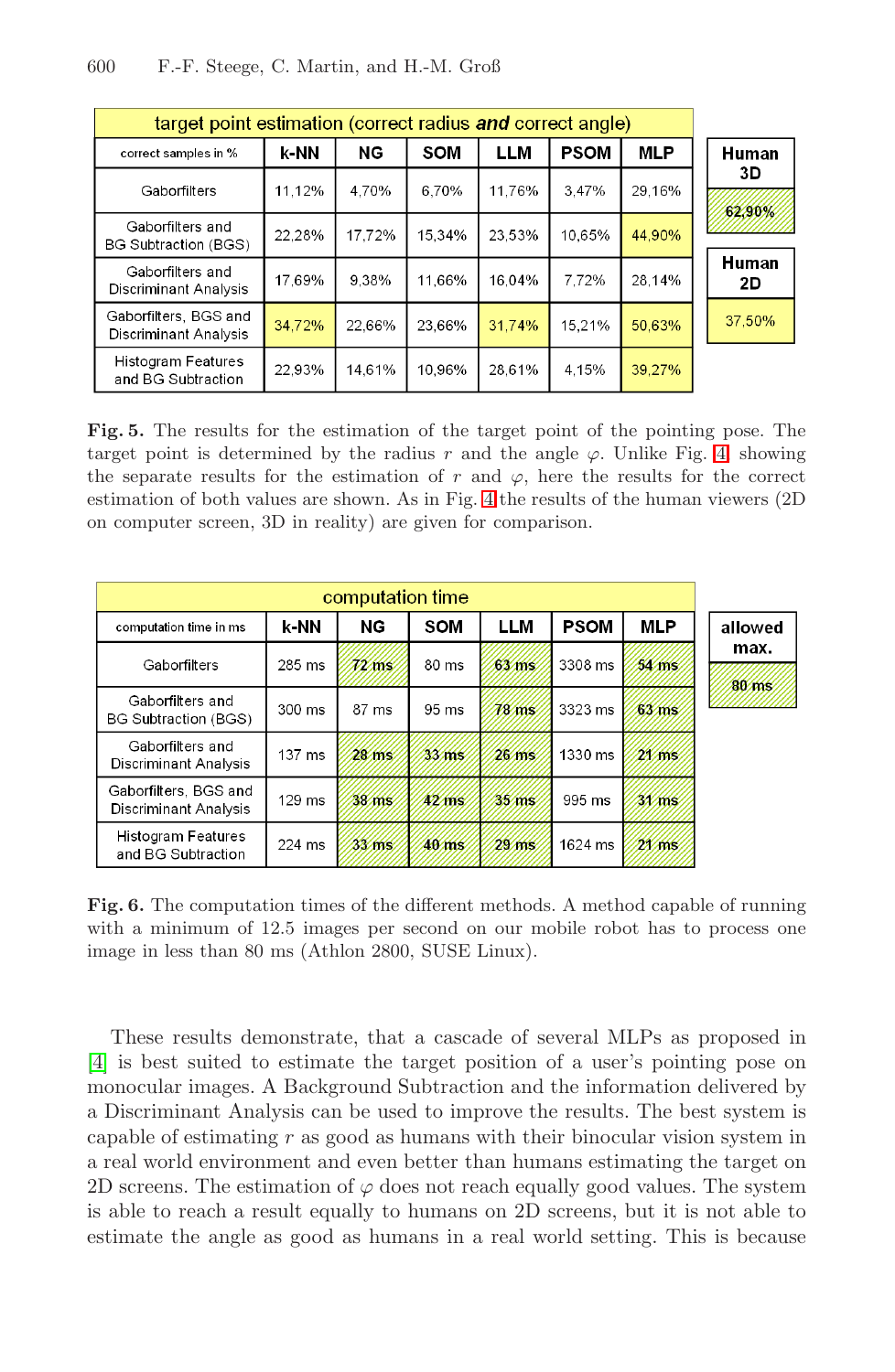the estimation of the depth of a target in a monocular image is difficult for both, human and function approximators.

In our experimental comparison, the LLM and the MLP deliver a better result than the SOM and the Neural Gas. We suppose this result is caused by the ability of the MLP and the LLM to better approximate the output function in regions with few examples. The cascade structure of the MLP approach as proposed in [4] makes it possible to estimate  $\varphi$  better than the other approaches. However, since r is estimated by a single MLP and the MLP-result for r is better than that of the other approaches, we believe that a cascade organization of the other Neural Networks would not lead to a better result than that achieved by the MLP cascade. The PSOM delivers a relatively bad result in comparison to the other approaches. This is based on the fact, that only few basis points could be used due to the very long computation time of the PSOM. Figure 6 finally shows the computation times of all methods. Except the k-NN and the PSOM, all methods are able to process more than 12.5 images per second at the robot's on board PC. The k-NN method needs a long running due to the many comparisons which are needed to get the best neighbours to given observations. The computation time of the PSOM is especially high because of the iterative gradient descent along the PSOM structure that is needed to get the best suited output.

# **6 Conclusion**

We presented an experimental comparison of several re-implemented Neural Network based approaches for a demanding visual instruction task on a mobile system. Since our goal is to provide an approach, which copes with the task by means of low-cost sensors, we refered to approaches using monocular images. Of the relevant approaches a cascade of Multi-Layer Perceptrons proved to be best suited for this task. All methods profit from the use of a Background Subtraction and the information delivered by a Discriminant Analysis. The comparison of the different methods had shown, that the usage of Gaborfilters for feature extraction leads to better results than the histogram based features. The best system is able to estimate the radius  $r$  of the target point better than human subjects do, but there are still problems in estimating the angle  $\varphi$  of the target due to the use of monocular images. This problem could be reduced by means of a stereo camera, which delivers the lacking depth information. Possibly the angle of the estimated target might not be as important if an other application is chosen, for example, if the user is pointing at certain objects in the surroundings allowing a model-based pointing pose specification instead of a non-specific target point on the ground.

## **References**

1. Haasch, A., Hofemann, N., Fritsch, J., Sagerer, G.: A Multi-Modal Object Attention System for a Mobile Robot. In: Int. Conf. on Intelligent Robots and Systems, pp. 1499–1504 (2005)